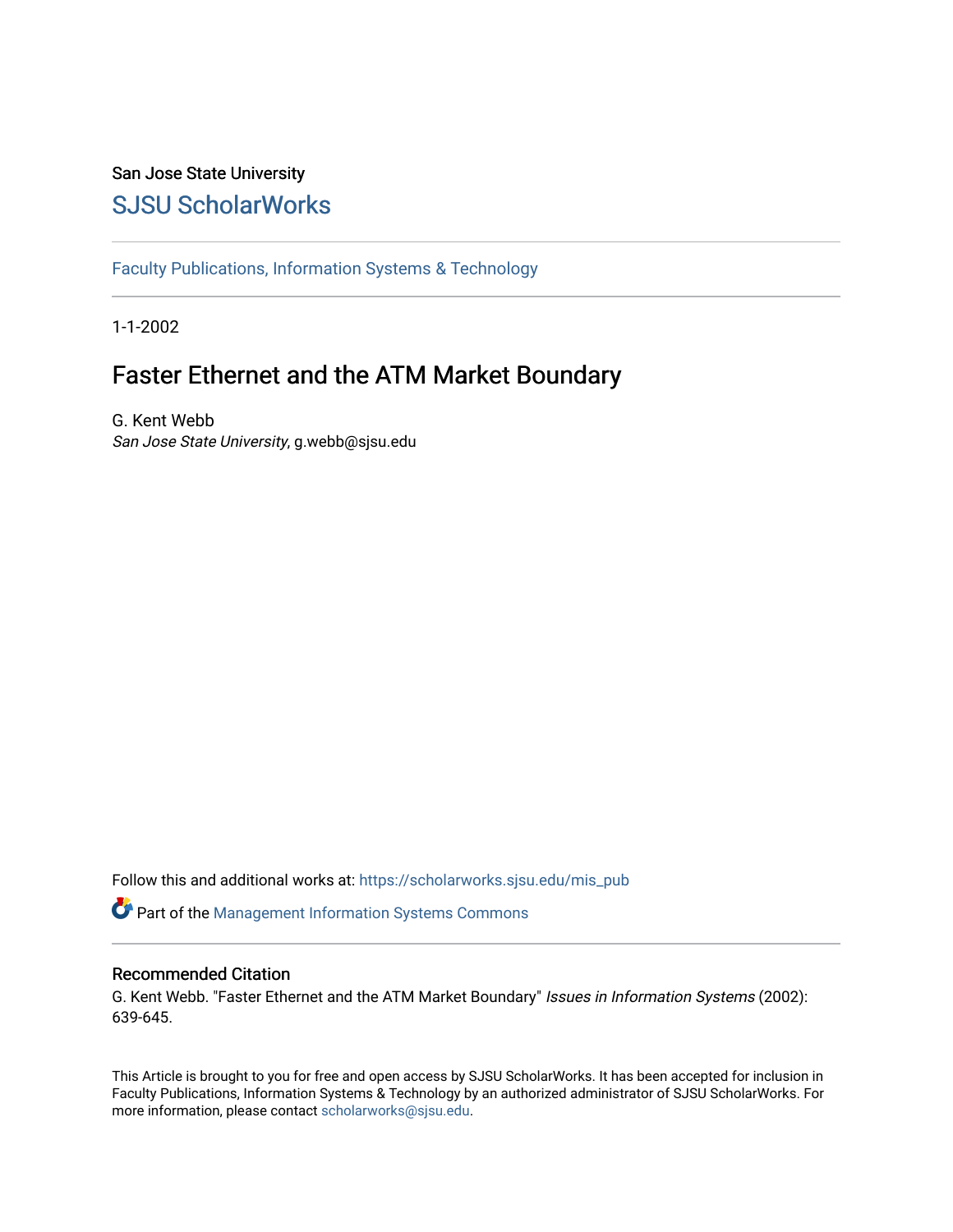# **FASTER ETHERNET AND THE ATM MARKET BOUNDARY**

#### **G. Kent Webb, San Jose State University, webb\_k@cob.sjsu.edu**

## ABSTRACT

*As a network technology, ethernet flourished in low-cost, low-end markets. Simple to make and with open standards, many companies created products. The resulting improvement in price, performance, and market acceptance resulted in ethernet replacing the more established and sophisticated token-ring technology that dominated early large corporate LANs. As ethernet gets faster, accelerating from the original 10 Mbps into Gigabit speeds, the technology is poised to challenge the dominant backbone and WAN standard, ATM. A discussion of new ethernet developments is formalized with a decision model used to define a market boundary with data illustrating why and where a technology may dominate.* 

**Keywords** : Ethernet, ATM, Network Design, Technology Market

#### **INTRODUCTION**

Two lines of technical history merge with the advent of Gigabit ethernet: local and wide area networking. The first part of this introduction examines the development from the roots of ethernet, as a local area networking technology. The second part of the introduction looks at the markets challenged by the advances in ethernet having to do with backbones, wide area networks, and the Internet

#### **Local Area Networks (LANs)**

The data link layer defines the standard for how data travels on the circuits connecting computers in the network. Equipment based on data link layer standards include: the network interface cards that connect the computers to the network, and the hubs or switches that combine the circuits in the network [7]. While a number of incompatible technologies have been presented to the market over the last 20 years, the major choice for LAN network design has been between ethernet and token-ring.

Ethernet was originally developed beginning in about 1973 by Robert Metcalfe at Xerox PARC in Palo Alto, California, in an effort to drive the demand for high-speed printers that could be used on corporate local area networks [1]. Ethernet was described in the patent application as a "multipoint data communication system with collision detection", the simplifying and key design element of the technology. In the ethernet model, the network interface card that connects an individual computer to the network listens for activity on the network, if none is detected, a transmission is sent. The transmission may successfully reach its destination, but if another network interface card on the network makes the same decision at about the same time, a collision occurs. Collisions in some ethernet networks are about as common as collisions in the demolition derby. In order to deal with this problem, ethernet relies on CSMA/CD, **C**arrier **S**ense **M**ultiple **A**ccess / **C**ollision **D**etection. When a collision is detected, the sending devices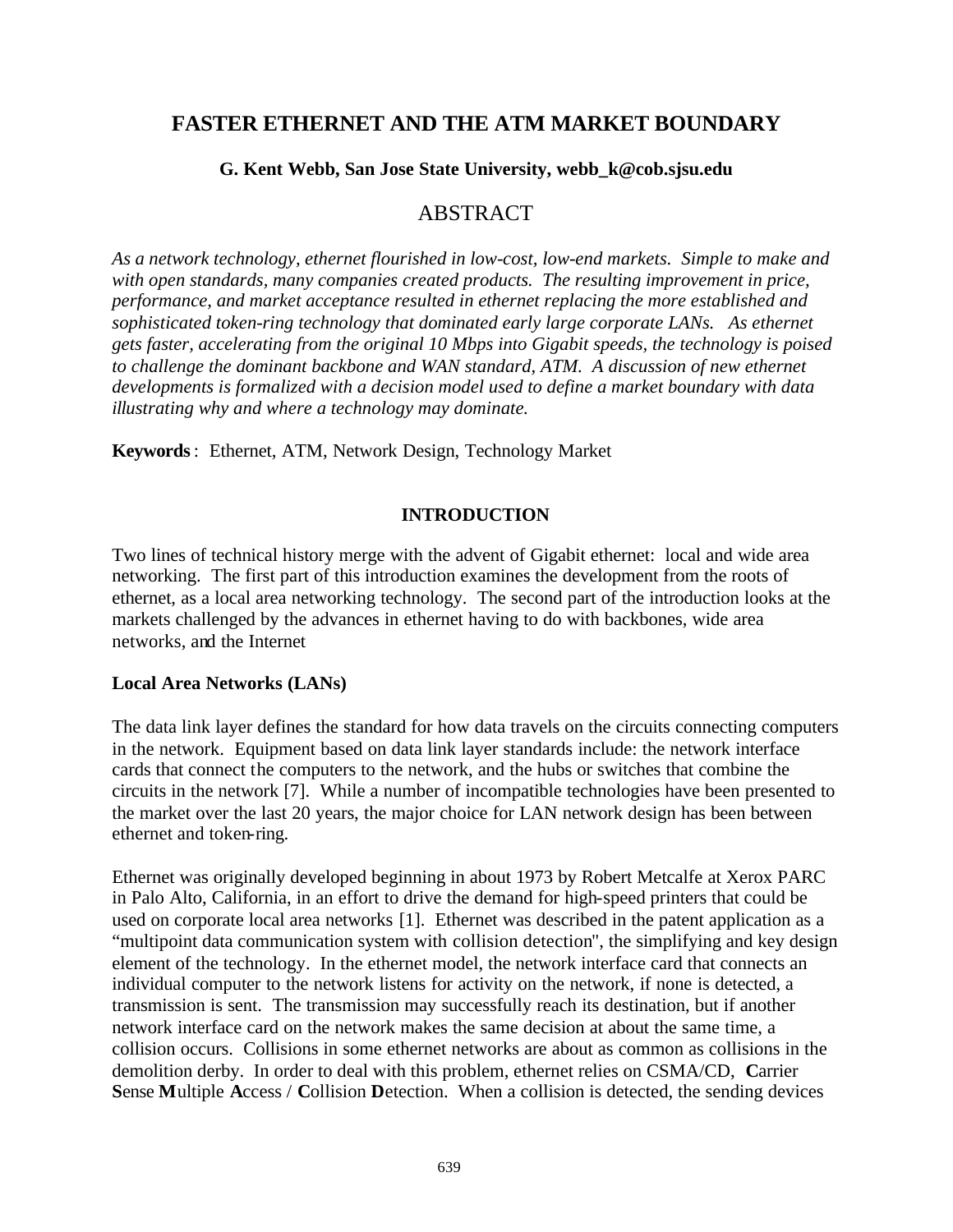wait for a random amount of time then tries to send again, and again, as many times as necessary to complete the transmission. In simple ethernet networks this results in rapid degradation of response time as traffic on the network builds up.

Robert Metcalfe left Xerox to promote ethernet and convinced DEC, Intel, and Xerox to support the standard. Although Dec and Xerox are no longer active in the market, Intel has been joined by numerous companies including 3Com that have developed and advanced the technology. In 1983, the Institute of Electrical and Electronics Engineers (IEEE) devised IEEE 802.3 the common standard for 10 Mbps ethernet.

IBM developed a more sophisticated technology in response, token-ring. It avoids collisions by the use of a traffic manager, a token that circulates on the network. Computers ready to transmit onto the network must wait until the token arrives; so only one computer can transmit at a time. By the early 1990s, token ring dominated the corporate LAN market because it was easier to manage, more efficient, and network administrators felt they could rely on IBM to support the product into the future.

Under normal network traffic conditions basic ethernet will typically run at only about 50 percent of theoretical capacity, about 5 Mbps for a 10 Mbps ethernet network, because collisions start to occur at such a rate that throughput and response time rapidly degrade. A typical office user will generate about 25 Kbps of traffic, limiting business LAN sizes to about 20 users. Token-ring, with its better traffic management, will run at 80 to 90 percent of theoretical capacity [2] or about 25 to 30 percent faster.

In order to address this problem in the early 1990s, ethernet manufacturers developed a low cost switch that could be used to replace the hub in the LAN environment. While a hub allows traffic to propagate throughout the network, a switch restricts traffic to just a few circuits, greatly improving the effective throughput of the network. Ethernet switches were embraced by the market because of their effectiveness and relatively low cost. This success resulted in higher manufacturing volumes and even lower cost and ease of use. Development of ethernet switching is one of the two key technology trends that will propel ethernet into higher ends of the network market.

The other major technical development important to the acceptance of ethernet has been rapid increases in speed. In 1995 IEEE 802.3u defined 100 Mbps ethernet, the same technology but with faster signaling. The faster speed helped ethernet gain acceptance at the higher end of the LAN market so that now about 85 to 90 percent of LANs are ethernet and virtually all new LANs are ethernet. In 1998 IEEE 802.3z defined Gigabit ethernet [3]. At that speed, ethernet became a serious contender for the technology of the Enterprise Backbone, the middle one -third of Figure 1.

 In 2002, the IEEE 10 Gigabit Ethernet Task Force ratified the 802.3ae standard. New products have already been introduced based on this standard [5] that will increase the acceptance of ethernet as a backbone technology and make it competitive in Metrolopitan Area Networks (MANs) and for some Wide Area Network (WAN) applications. Only a few years ago, some network analysts expressed skepticism that 10 Gbps ethernet could be implemented, but the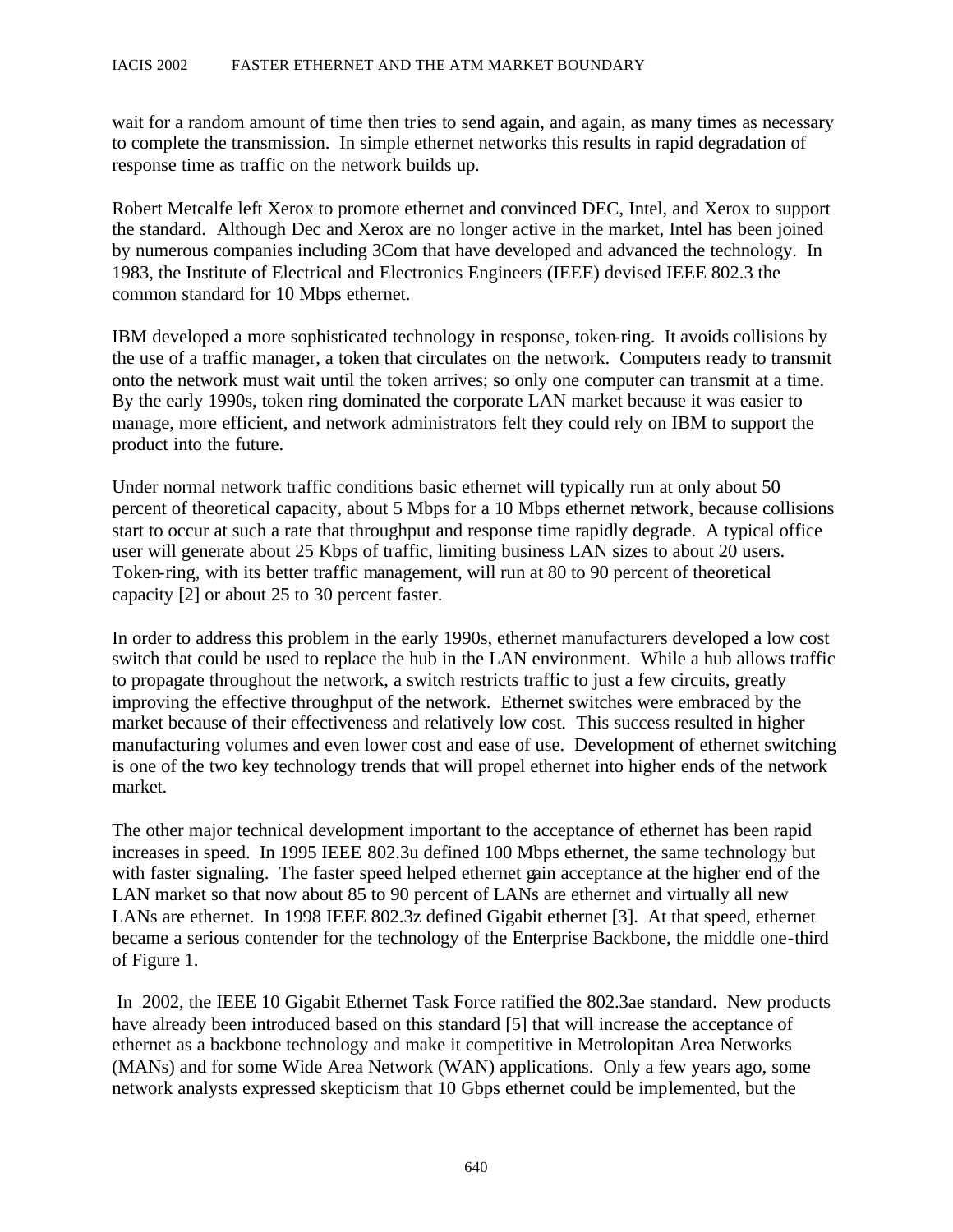technologists supporting ethernet now have their sights set on 100 Gbps and are looking forward to ethernet at terabit rates. This prospect has some wondering how far up the network, represented by Figure 1, that ethernet might move.

#### **Wide Area Networks (WANs)**

WANs emerged from the voice wide area network otherwise known as the telephone network. Early WAN technologies and protocols were built to exploit the existing analog network. X.25, a WAN standard developed at about the same time as ethernet, was designed to compensate for noisy analog telephone lines. Built on X.25 and ISDN standards, frame relay became the dominant private WAN technology during the 1990s [6]. IBM entered the WAN market with a technology that, like token-ring, offered a significant technological improvement over a more public standard. More scaleable and better able to handle mixed transmission types, IBM's Asynchronous Transfer Mode (ATM) is the current data-link layer for most of the Internet and is edging frame relay out of the private WAN market.



**Figure 1: Representative Network Layout** 

The Internet also emerged from the voice wide area network. During the 1960s when the Department of Defense decided to tie together a collection of inc ompatible computer systems it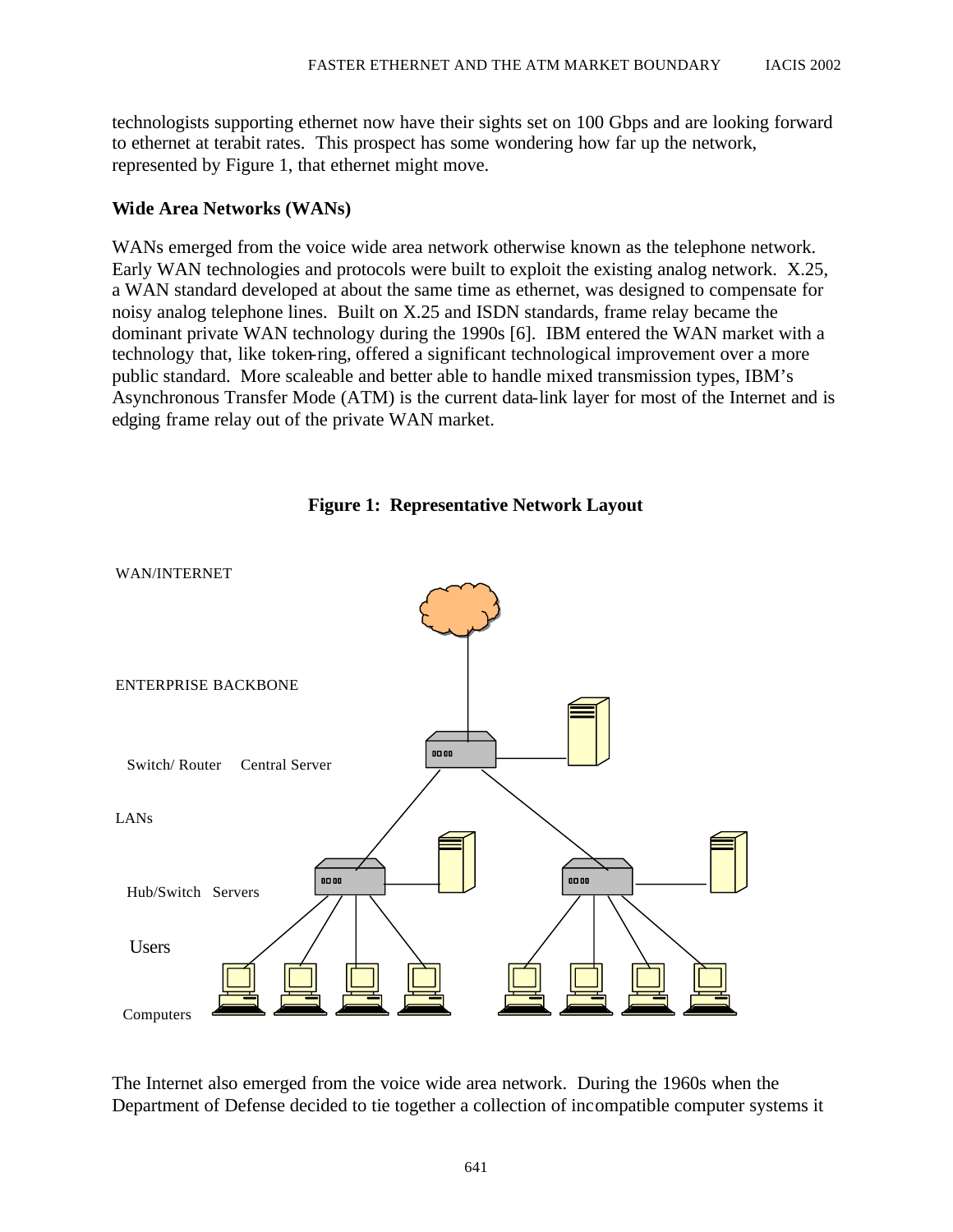specified two major goals in its development of the precursor of the Internet, the Advanced Research Projects Agency Network (ARPANET). Michael Hauben provides a detailed summary of the process of creating ARPANET and TCP/IP as a protocol independent of the underlying physical and data link network layers. The first of two major goals defined by the Department of Defense was: "To construct a 'subnetwork' consisting of telephone circuits and switching nodes whose reliability, delay characteristics, capacity, and cost would facilitate resource sharing among computers on the network [4]." ATM, with its ability to set up virtual circuits and behave like a telephone circuit for real-time data and with the backing of IBM as a guarantee of the product's success, became a clear choice for the Internet backbone.

Another goal in the development of ARPANET was the development of a network protocol independent of the underlying physical and data link network layers, resulting in TCP/IP [4]. The backbone of the current Internet relies on a mix of copper and optical cable for the physical layer with ATM (Asynchronous Transfer Mode) at the data link layer. Some see the introduction of low-cost, switched ethernet into these high-end network markets as a logical next move [8].

Ethernet is clearly established in the LAN market, the bottom third of Figure 1. ATM currently dominates top third, WAN and WAN access. The current market boundary between the two technologies lies in the middle third of the figure, the Enterprise Backbone (this could also include Metropolitan Area Networks) but the boundary is not well defined.

In terms of new systems, there are both new ATM and ethernet backbones under development. For WAN access, some Internet Service Providers have recently introduced Gigabit ethernet connections at lower prices than ATM. Most high-speed access, however, remains ATM. Among new cable television systems that provide high-speed Internet access, some designers have begun to advocate ethernet to replace the ATM standard for their market. At the extreme, some analysts maintain that ethernet will completely replace ATM.

### **A MODEL DEFINING THE ETHERNET AND ATM MARKET BOUNDARY**

This section presents a more formal analysis in the form of a decision model illustrated in Figure 2 that assumes network designers make their decisions by looking at the cost of two roughly similar technologies and the risk associated with choosing a technology that is rejected by the market, leaving them with a network that will have to be rebuilt in the future using accepted technology.

Designers in this example face a choice between the two technologies of ethernet and ATM,  $T_E$ and  $T_{ATM}$ , with costs  $C_E$  and  $C_{ATM}$ . Designers who choose a technology that fails in the market will have to rebuild their networks with the other technology. Their total cost will be  $(C_{E} +$  $C_{ATM}$ ), their initial construction cost and the cost of building a new network with the alternate technology.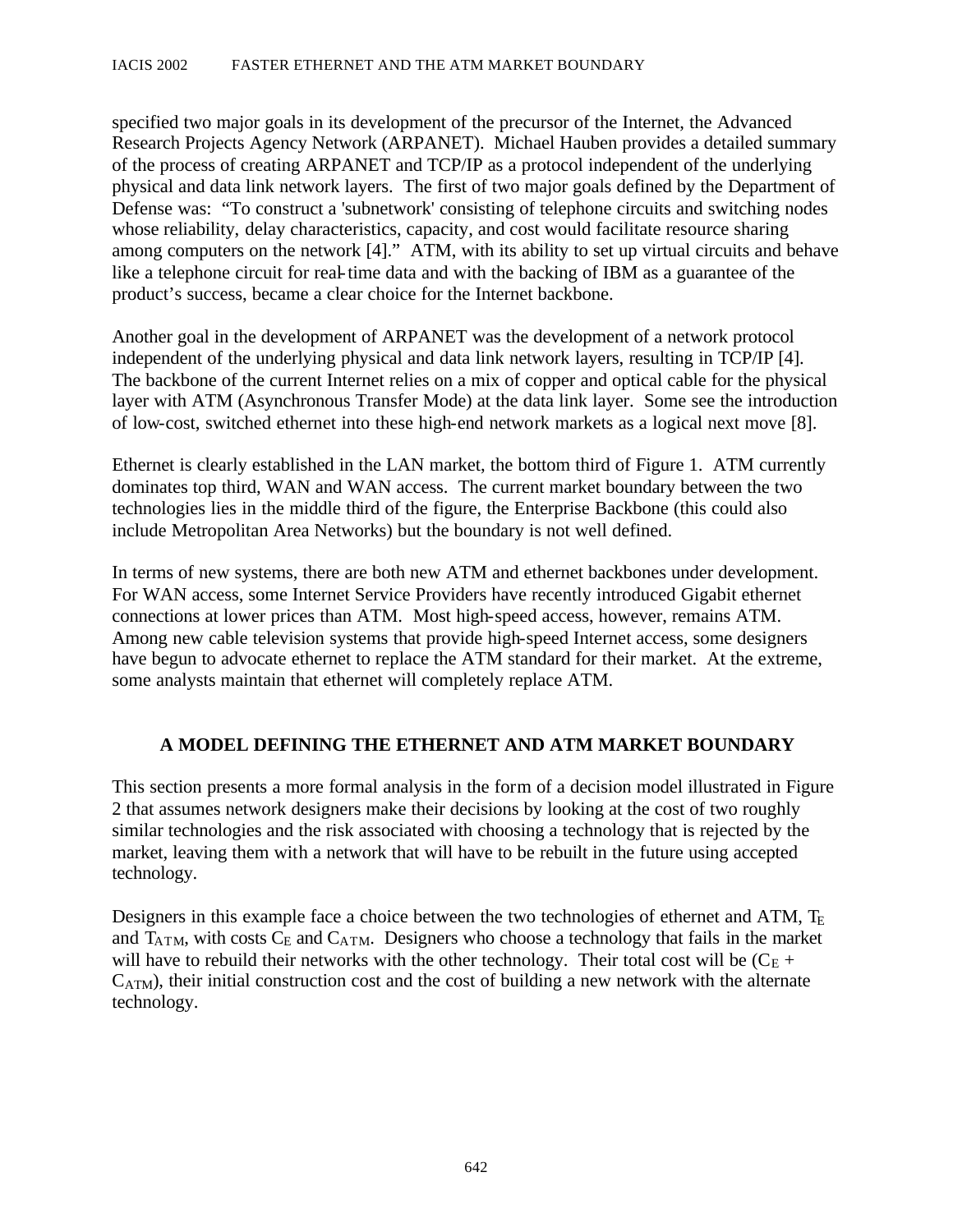

#### **Figure 2: Technology Decision Analysis**

The probabilities of success for each technology,  $P_E$  and  $P_{ATM}$ , represent the subjective probability formed by individual network designers. These values do not need to sum to one since sometimes two technologies are accepted by the market. The breakeven point for the decision tree, where an individual network designer would be indifferent between the two technologies, is

$$
P_E C_E + (1 - P_E)(C_E + C_{ATM}) = P_{ATM} C_{ATM} + (1 - P_{ATM})(C_E + C_{ATM})
$$
(1)

Which can be reduced to: 
$$
P_E/C_E = P_{ATM}/C_{ATM}
$$
 (2)

That is, the network designer will be indifferent between the two technologies when the ratio of the product success probabilities to the product costs is the same. Designers will chose one technology over the other when the ratio of the technology cost is less than the ratio of their subjective probability of product success, or:

If 
$$
P_E/C_E > P_{ATM}/C_{ATM}
$$
 choose either  
If  $P_E/C_E < P_{ATM}/C_{ATM}$  choose ATM (4)

A market boundary for the total percentage of new systems built with either technology depends on the costs of each technology and the distribution of the success probabilities. Given a consensus estimate for the success of ATM, a market boundary can be calculated for ethernet as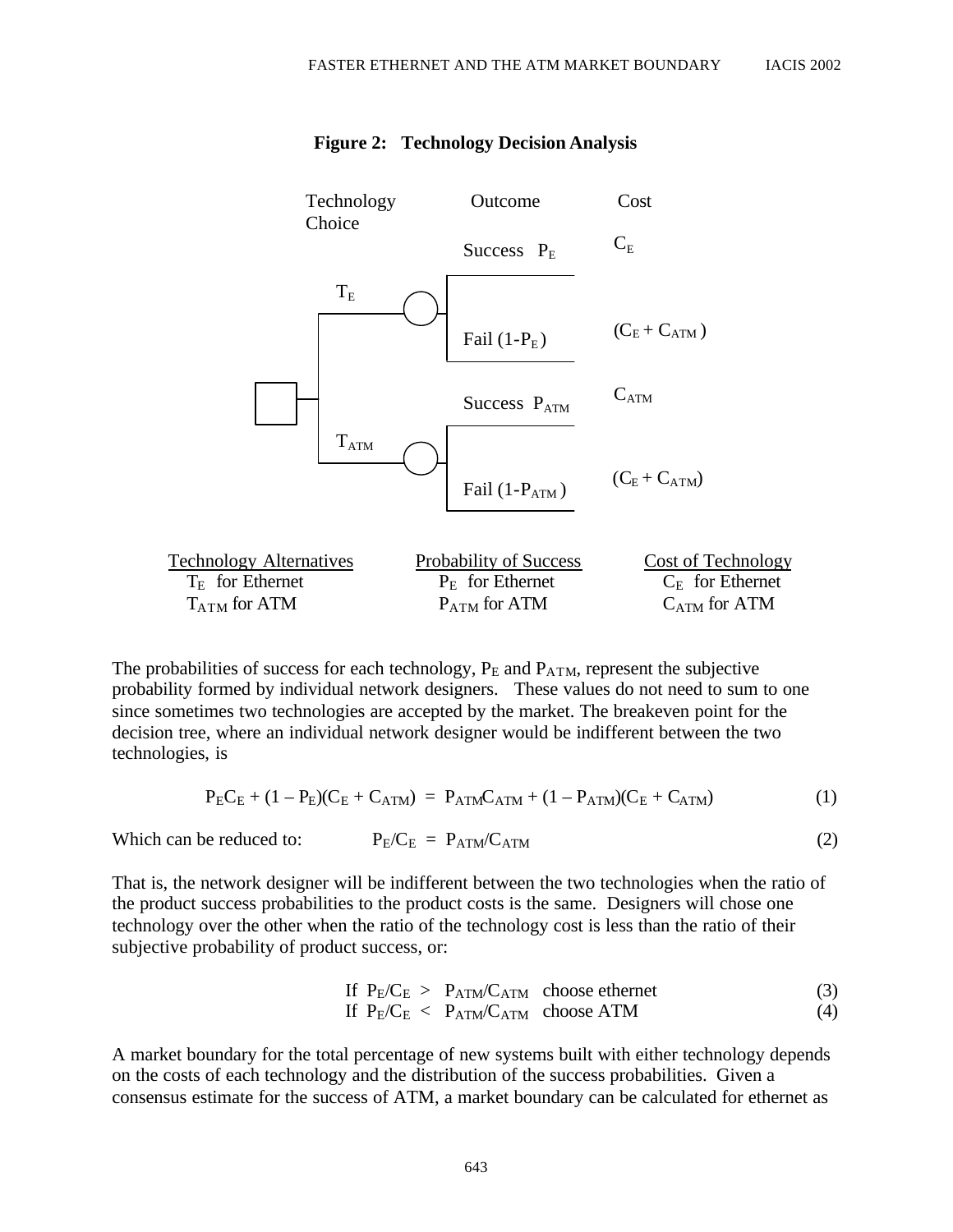equation 5. An individual designer with a higher estimate than  $P_E^*$  for the success of ethernet will choose ethernet, while any designer having a subjective estimate lower than  $P_E^*$  for the success of ethernet will choose ATM.

$$
P_E^* = (C_E/C_{ATM})P_{ATM}
$$
 (5)

For example, as the cost of ethernet declines with respect to ATM, designers need a lower estimate of success for ethernet in order to choose it in their network designs. As the probability that ATM will succeed goes down, designers also need a lower estimate of success for ethernet in order to choose it.

#### **Historical Data**

Table 1 presents recent historical data on the cost for the two technologies,  $C_E$  and  $C_{ATM}$ . Taken from industry sources, the costs represent the average price per port for a switch plus the average price of a network interface card. The table also includes a guess about what the average network designer thinks is the probability of success for ATM. The data from Table 1 are used to estimate a probability market share boundary,  $P_E^*$  based on Equation 5 and reported in Table 2 below.

| Year | $P_{\rm E}$ |
|------|-------------|
| 1998 | .56         |
| 1999 | -49         |
| 2000 | .45         |
| 2001 | .22         |

(Designers with a higher estimated probability of success that  $P_{E}$ <sup>\*</sup> will choose ethernet. The area to the right of PE\* defines the ethernet market share.)

#### **T able 1: Historical Cost D ata and an Estimated PATM**

| Year | $C_{\rm E}$ | $C_{ATM}$ | $P_{ATM}$ |
|------|-------------|-----------|-----------|
| 1998 | 1500        | 2000      | .75       |
| 1999 | 1000        | 1500      | .73       |
| 2000 | 700         | 1100      | .71       |
| 2001 | 250         | 800       | .70       |

Figure 3 provides an interpretation of the data in Table **Table 2: Estimated Success** 2. Assuming a normal distribution for an individual<br>**Probability Boundary for** designers subjective probability estimate of ethernet<br>**Ethernet,**  $P_E^*$  than  $P_E^*$  will choose ethernet. Other chose ATM. In 1998 about 44 percent of designers were in the area to the right of  $P_E^*$  and so chose ethernet for new systems.